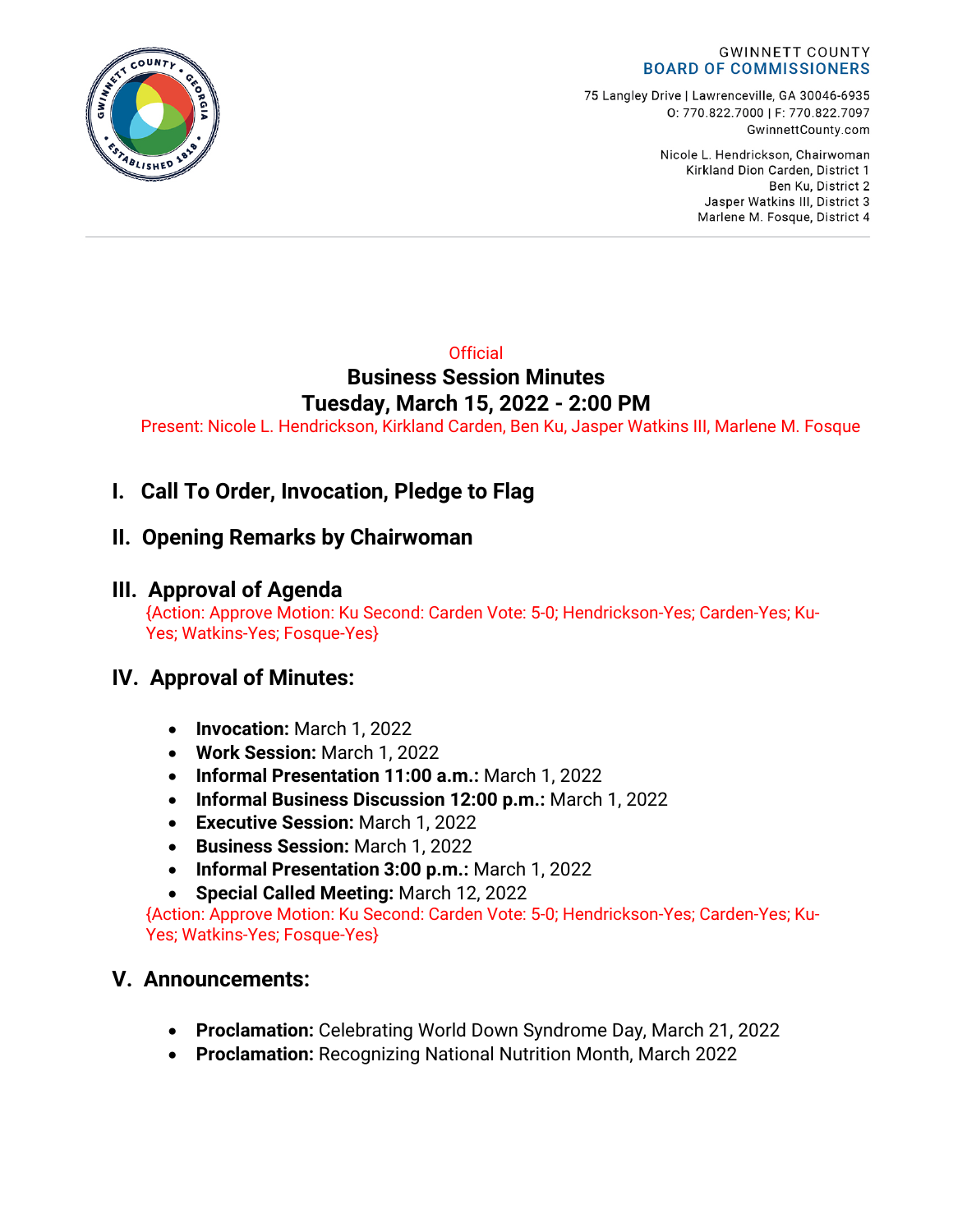# **VI. Consent Agenda**

### **A. New Business**

### **1. Multiple Departments**

**2022-0253 Approval** to renew BL022-20, preventive maintenance and repair of emergency generators on an annual contract (May 18, 2022 through May 17, 2023), Departments of Fire and Emergency Services, Police Services, Sheriff, Support Services and Water Resources, with Power and Energy Services, Inc., base bid \$412,630.00 (Staff Recommendation: Approval) {Action: Approved Motion: Ku Second: Carden Vote: 5-0; Hendrickson-Yes; Carden-Yes; Ku-Yes; Watkins-Yes; Fosque-Yes}

**2022-0277 Approval** to renew BL015-21, purchase of body armor on an annual contract (May 4, 2022 through May 3, 2023), Departments of Corrections, Police Services and Sheriff, with Dana Safety Supply, Inc.; SRT Supply, LLC; and T&T Uniforms, Inc., base bid \$245,000.00. (Staff Recommendation: Approval) {Action: Approved Motion: Ku Second: Carden Vote: 5-0; Hendrickson-Yes; Carden-Yes; Ku-Yes; Watkins-Yes; Fosque-Yes}

#### **2. Financial Services/Buffy Alexzulian**

**2022-0268 Approval/authorization** of the January 31, 2022 Monthly Financial Status Report and ratification of all budget amendments. {Action: Approved Motion: Ku Second: Carden Vote: 5-0; Hendrickson-Yes; Carden-Yes; Ku-Yes; Watkins-Yes; Fosque-Yes}

#### **3. Information Technology Services/Dorothy Parks**

**2022-0266 Approval** to renew RP022-18, ITS professional staffing resources on an annual contract (April 1, 2022 through March 31, 2023), per the attached recommendation letter, base amount \$9,689,363.00 (negotiated cost savings of approximately \$58,140.00). (Staff Recommendation: Approval) {Action: Approved Motion: Ku Second: Carden Vote: 5-0; Hendrickson-Yes; Carden-Yes; Ku-Yes; Watkins-Yes; Fosque-Yes}

**2022-0267 Approval** to renew BL025-21, purchase of Adobe software renewal subscriptions on an annual contract (May 5, 2022 through May 4, 2023), with Digital Information Services, LLC, base bid \$158,798.65. (Staff Recommendation: Approval) {Action: Approved Motion: Ku Second: Carden Vote: 5-0; Hendrickson-Yes; Carden-Yes; Ku-Yes; Watkins-Yes; Fosque-Yes}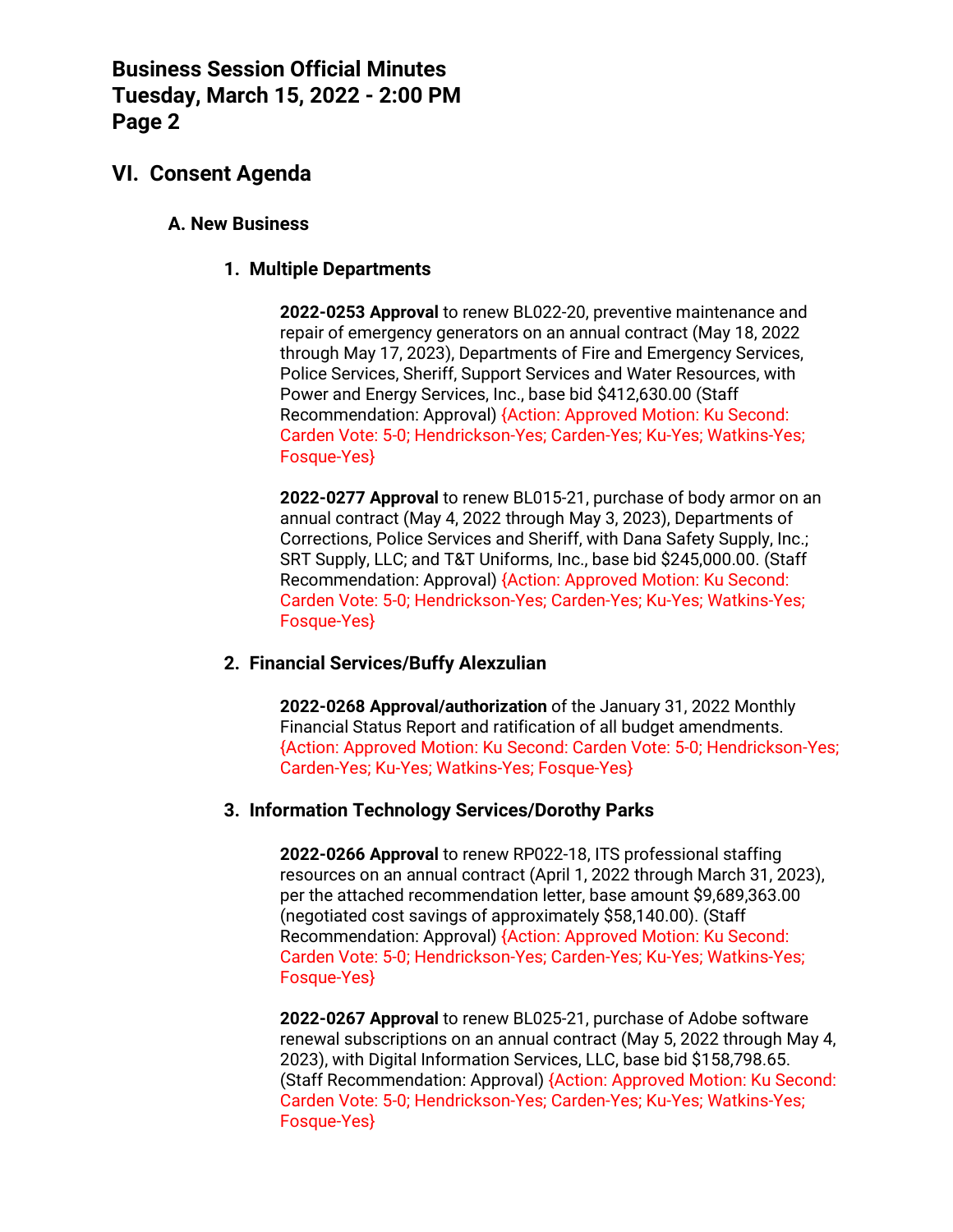# **VI. Consent Agenda**

## **A. New Business**

### **3. Information Technology Services/Dorothy Parks**

**2022-0270 Approval** to renew OS014-21, provision of Oracle products, services, licenses and support on an annual contract (May 31, 2022 through May 30, 2023), with Mythics, Inc., using a competitively procured Region 4 National Intergovernmental Purchasing Alliance contract, base amount \$485,483.42. (Staff Recommendation: Approval) {Action: Approved Motion: Ku Second: Carden Vote: 5-0; Hendrickson-Yes; Carden-Yes; Ku-Yes; Watkins-Yes; Fosque-Yes}

### **4. Law Department/Michael P. Ludwiczak**

**2022-0156 Approval/authorization** for Declaration of Taking Condemnation proceedings for the property of Woodchuck Management, LLC, Oasis at Home, Inc. d/b/a North Atlantic Fireplace, and First-Citizens Bank & Trust Company, consisting of 11,934.00 square feet of fee simple right of way, and 13,754.52 square feet of 12-month temporary demolition easement, Tax Parcel No. R6244 018, 950 South Peachtree Street, amount \$781,500.00. Subject to approval as to form by the Law Department. This project is funded by the 2017 SPLOST program. {Action: Approved Motion: Ku Second: Carden Vote: 5-0; Hendrickson-Yes; Carden-Yes; Ku-Yes; Watkins-Yes; Fosque-Yes}

**2022-0254 Approval/authorization** for Declaration of Taking Condemnation proceedings for the property of Harmony International, LLC, successor by conversion to Harmony International, Inc., and Nara Bank, N.A., consisting of 731.10 square feet of fee simple right of way, 1,070.84 square feet of permanent construction easement, and 784.08 square feet of 48-month temporary driveway easements, Tax Parcel No. R6244 086, 6399 Jimmy Carter Boulevard, amount \$357,100.00. Subject to approval as to form by the Law Department. This project is funded by the 2017 SPLOST program. {Action: Approved Motion: Ku Second: Carden Vote: 5-0; Hendrickson-Yes; Carden-Yes; Ku-Yes; Watkins-Yes; Fosque-Yes}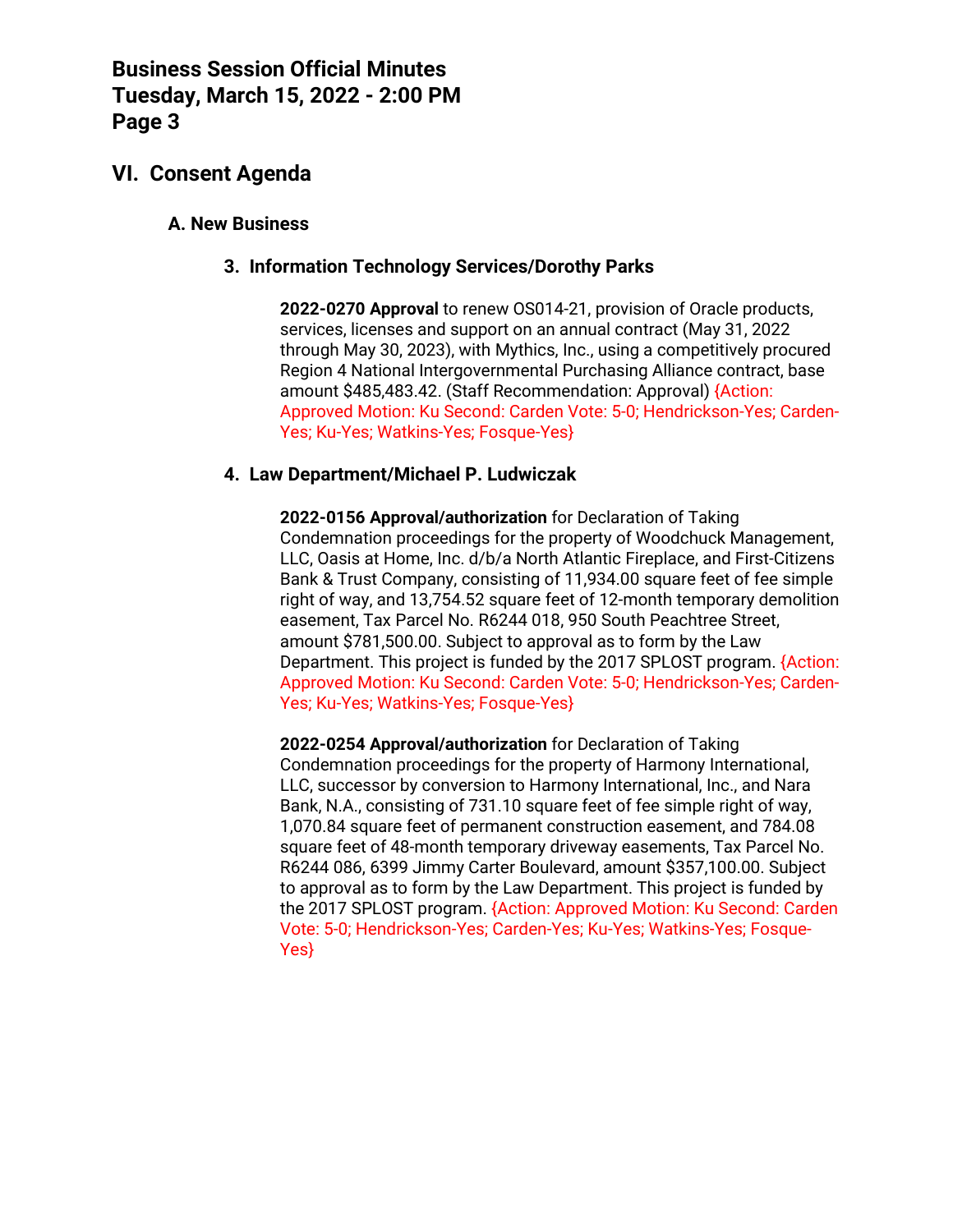# **VI. Consent Agenda**

### **A. New Business**

### **4. Law Department/Michael P. Ludwiczak**

**2022-0255 Approval/authorization** for Declaration of Taking Condemnation proceedings for the property of Matthews Family Investments, LLC, Wells Fargo Bank, National Association, City National Bank of Florida, Prefoc Five Limited Partnership, and First States Investors 4000C, LLC, consisting of 2,162.33 square feet of fee simple right of way, 4,900.11 square feet of permanent construction easements, and 827.64 square feet of 48-month temporary driveway easements, Tax Parcel No. R6244 010C, 6155 Buford Highway, amount \$124,100.00. Subject to approval as to form by the Law Department. This project is funded by the 2017 SPLOST program. {Action: Approved Motion: Ku Second: Carden Vote: 5-0; Hendrickson-Yes; Carden-Yes; Ku-Yes; Watkins-Yes; Fosque-Yes}

**2022-0256 Approval/authorization** for Declaration of Taking Condemnation proceedings for the property of Cecilio A. Palacios, Silvia Palacios, and Peoples Bank and Trust, consisting of 20,107.22 square feet of fee simple right of way and 3,385.00 square feet of 48-month temporary driveway easement, Tax Parcel Nos. 7264 002 and 7264 003, 3018 North Bogan Road and 4379 Thompson Mill Road, amount \$304,300.00. Subject to approval as to form by the Law Department. This project is funded by the 2017 SPLOST program. {Action: Approved Motion: Ku Second: Carden Vote: 5-0; Hendrickson-Yes; Carden-Yes; Ku-Yes; Watkins-Yes; Fosque-Yes}

#### **5. Police Services/James D. McClure**

**2022-0252 Approval** to renew BL050-20, provision of helicopter inspection, maintenance and repair on an annual contract (May 23, 2022 through May 22, 2023), with Rotor Resources, LLC, base bid \$510,000.00. (Staff Recommendation: Approval) {Action: Approved Motion: Ku Second: Carden Vote: 5-0; Hendrickson-Yes; Carden-Yes; Ku-Yes; Watkins-Yes; Fosque-Yes}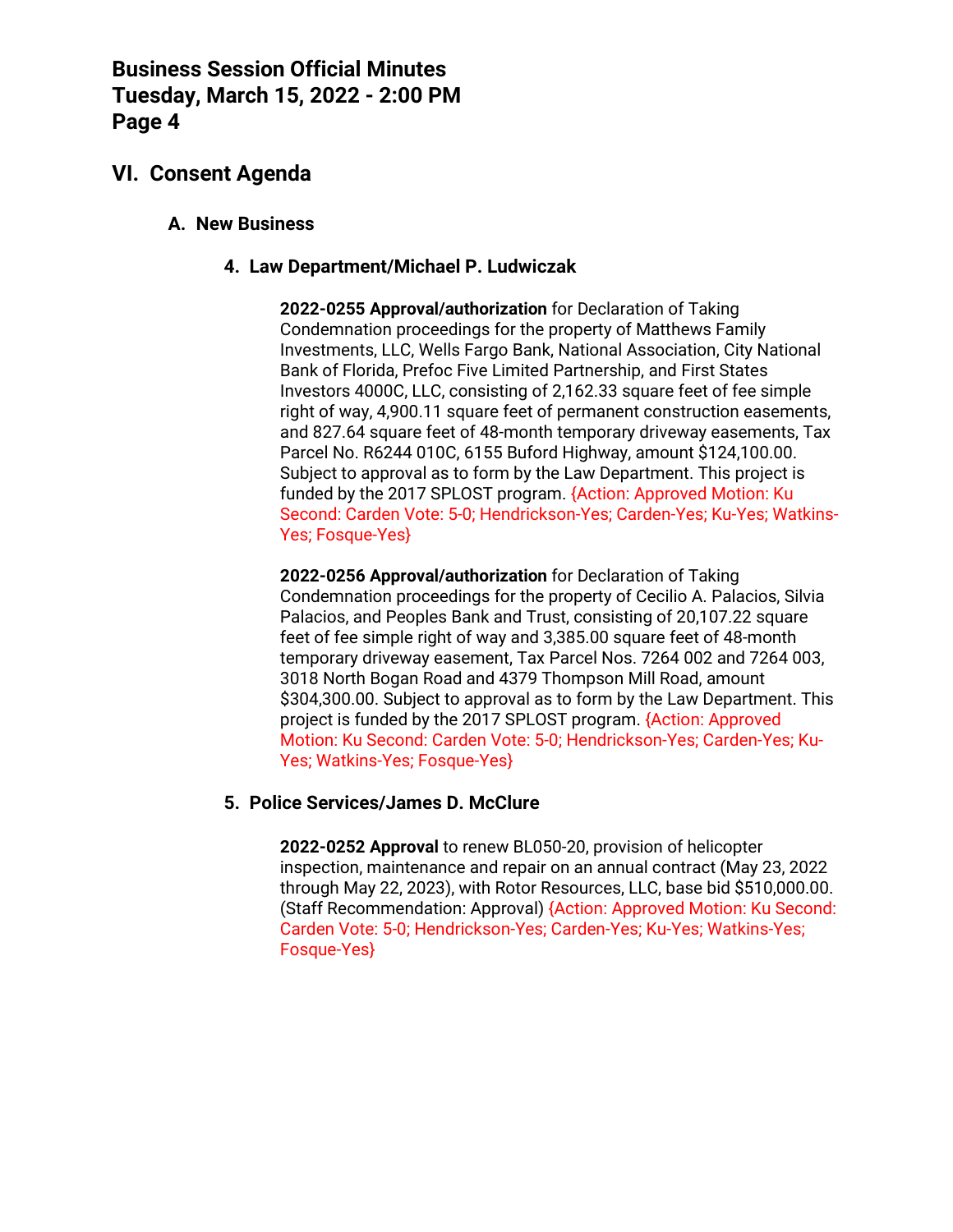# **VI. Consent Agenda**

## **A. New Business**

## **5. Police Services/James D. McClure**

**2022-0303 Approval** to apply for and accept, if awarded, a grant by the Georgia Emergency Management and Homeland Security Agency (GEMA/HS), in the amount of \$6,000.00. Funds will be used to purchase supplies and equipment, conduct health evaluations/screenings and grooming for the Explosive Detection K9's. The grant is 100% funded by GEMA/HS and does not require a County match. Approval/Authorization for the Chairwoman or designee to execute grant documents and all related documents. Subject to approval as to form by the Law Department. Contract to follow award. {Action: Approved Motion: Ku Second: Carden Vote: 5-0; Hendrickson-Yes; Carden-Yes; Ku-Yes; Watkins-Yes; Fosque-Yes}

**2022-0304 Approval** to apply for and accept, if awarded, a grant by the Georgia Emergency Management and Homeland Security Agency (GEMA/HS), in the amount of \$34,986.00. Funds will be used to procure supplies and equipment for the Hazardous Device Unit to build and enhance the community's capabilities in Homeland Security. The grant is 100% funded by GEMA/HS and does not require a County match. Approval/Authorization for the Chairwoman or designee to execute grant documents and all related documents. Subject to approval as to form by the Law Department. Contract to follow award. {Action: Approved Motion: Ku Second: Carden Vote: 5-0; Hendrickson-Yes; Carden-Yes; Ku-Yes; Watkins-Yes; Fosque-Yes}

### **6. Support Services/Angelia Parham**

**2022-0264 Award BL001-22**, Gwinnett County Animal Welfare crematory replacement project, to Multiplex, LLC, amount not to exceed \$260,000.00. Contract to follow award. Subject to approval as to form by the Law Department. (Staff Recommendation: Award) {Action: Approved Motion: Ku Second: Carden Vote: 5-0; Hendrickson-Yes; Carden-Yes; Ku-Yes; Watkins-Yes; Fosque-Yes}

**2022-0287 Award OS007-22**, purchase of furniture for the Gwinnett County Police Training Center expansion project, per the attached recommendation letter, using a competitively procured State of Georgia contract, \$317,683.28. (Staff Recommendation: Award) {Action: Approved Motion: Ku Second: Carden Vote: 5-0; Hendrickson-Yes; Carden-Yes; Ku-Yes; Watkins-Yes; Fosque-Yes}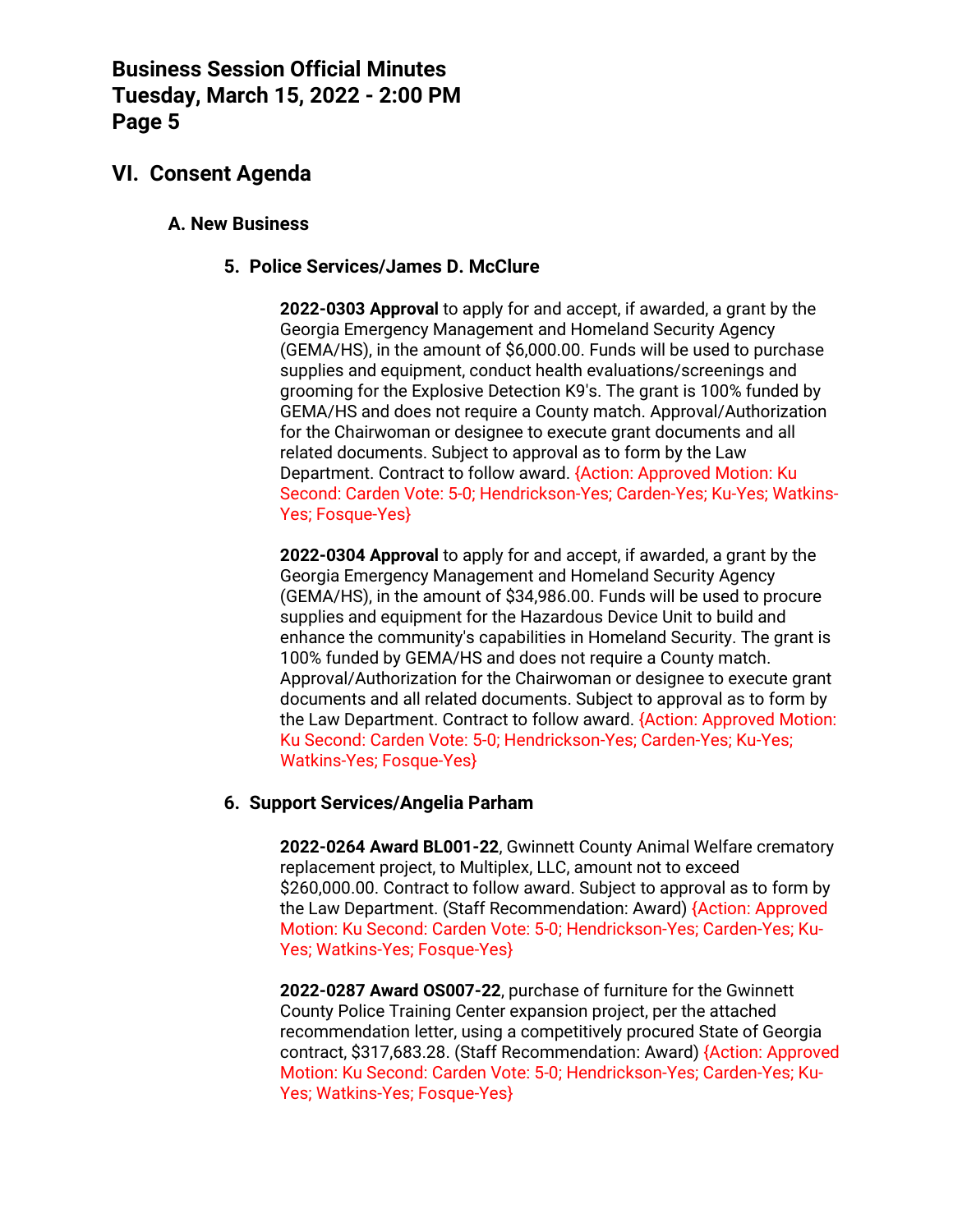# **VI. Consent Agenda**

### **A. New Business**

### **6. Support Services/Angelia Parham**

**2022-0317 Award OS010-22**, provision of a turnkey on-site vehicle and equipment maintenance parts operation on an annual contract (April 1, 2022 through March 31, 2023), to Genuine Parts Company d/b/a NAPA Auto Parts, using a competitively procured State of Georgia contract, base amount \$6,000,000.00. Contract to follow award. Subject to approval as to form by the Law Department. (Staff Recommendation: Award) {Action: Approved Motion: Ku Second: Carden Vote: 5-0; Hendrickson-Yes; Carden-Yes; Ku-Yes; Watkins-Yes; Fosque-Yes}

### **7. Transportation/Lewis Cooksey**

**2022-0285 Award BL012-22**, resurfacing of County roads on a term contract, to E.R. Snell Contractor, Inc., base bid \$28,105,715.00. Contract to follow award. Subject to approval as to form by the Law Department. This contract is funded 75% by the 2017 SPLOST program and 25% by the Georgia Department of Transportation (GDOT). (Staff Recommendation: Award) {Action: Approved Motion: Ku Second: Carden Vote: 5-0; Hendrickson-Yes; Carden-Yes; Ku-Yes; Watkins-Yes; Fosque-Yes}

**2022-0316 Approval** to renew BL007-20, purchase of hot asphaltic mix on an annual contract (March 15, 2022 through March 14, 2023), with E.R. Snell Contractor, Inc.; Metro Materials, Inc.; and Pittman Construction Company, base bid \$300,000.00. (Staff Recommendation: Approval) {Action: Approved Motion: Ku Second: Carden Vote: 5-0; Hendrickson-Yes; Carden-Yes; Ku-Yes; Watkins-Yes; Fosque-Yes}

**2022-0251 Approval** of incorporation of Lake Lanier Heights Road into the Gwinnett County Speed Hump Program. Total estimated cost is \$29,638.05. This project is funded by the 2017 SPLOST Program. Subject to approval as to form by the Law Department. (Staff Recommendation: Approval) {Action: Approved Motion: Ku Second: Carden Vote: 5-0; Hendrickson-Yes; Carden-Yes; Ku-Yes; Watkins-Yes; Fosque-Yes}

**2022-0262 Approval** of incorporation of Lake Drive into the Gwinnett County Speed Hump Program. Total estimated cost is \$39,444.12. This project is funded by the 2017 SPLOST Program. Subject to approval as to form by the Law Department. (Staff Recommendation: Approval) {Action: Approved Motion: Ku Second: Carden Vote: 5-0; Hendrickson-Yes; Carden-Yes; Ku-Yes; Watkins-Yes; Fosque-Yes}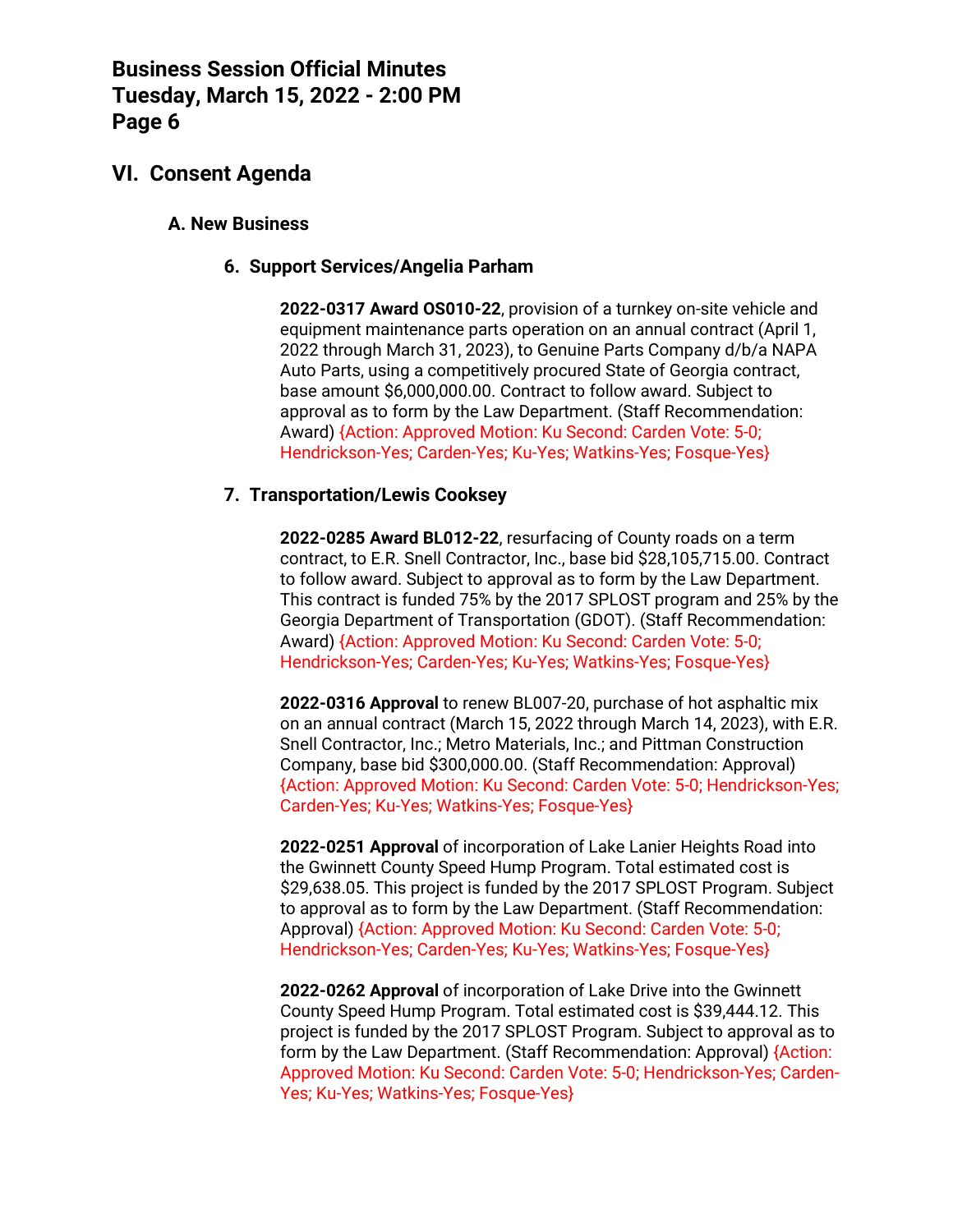# **VI. Consent Agenda**

## **A. New Business**

## **7. Transportation/Lewis Cooksey**

**2022-0257 Approval** for a determination by the Board of Commissioners that special conditions exist within the area of McCord Livsey Road, as to the health, safety and welfare of the persons or properties within said area, that may justify the creation of a Special Assessment District to provide speed humps, and for direction to the Department of Transportation to prepare a recommendation and proceed with a public hearing for the incorporation of McCord Livsey Road into the Gwinnett County Speed Hump Program. Subject to approval as to form by the Law Department. (Staff Recommendation: Approval) {Action: Approved Motion: Ku Second: Carden Vote: 5-0; Hendrickson-Yes; Carden-Yes; Ku-Yes; Watkins-Yes; Fosque-Yes}

**2022-0259 Approval** to declare the Gwinnett County Transit Compressed Natural Gas Fueling Facility (Asset # 301542-0 & 301542-1), located at 2880 Remington Park Court, Norcross, Georgia, as surplus/salvage, to be disposed of in accordance with the Gwinnett County Code of Ordinances. (Staff Recommendation: Approval) {Action: Approved Motion: Ku Second: Carden Vote: 5-0; Hendrickson-Yes; Carden-Yes; Ku-Yes; Watkins-Yes; Fosque-Yes}

**2022-0261 Approval/authorization** for the Chairwoman to execute an Intergovernmental Agreement with the City of Lilburn regarding Maintenance of Wayfinding Signage. The City will be responsible for all costs associated with the installation and maintenance of this project. There will be no cost to the County. Subject to approval as to form by the Law Department. (Staff Recommendation: Approval) {Action: Approved Motion: Ku Second: Carden Vote: 5-0; Hendrickson-Yes; Carden-Yes; Ku-Yes; Watkins-Yes; Fosque-Yes}

**2022-0286 Award OS006-22**, purchase of fourteen (14) paratransit and microtransit vehicles, to Creative Bus Sales, using a competitively procured State of Georgia contract, \$2,268,593.60. This project is funded 80% by the Federal Transit Administration (FTA). (Staff Recommendation: Award) (Transit Advisory Board Approved on January 5, 2022, Vote 4-0.) {Action: Approved Motion: Ku Second: Carden Vote: 5-0; Hendrickson-Yes; Carden-Yes; Ku-Yes; Watkins-Yes; Fosque-Yes}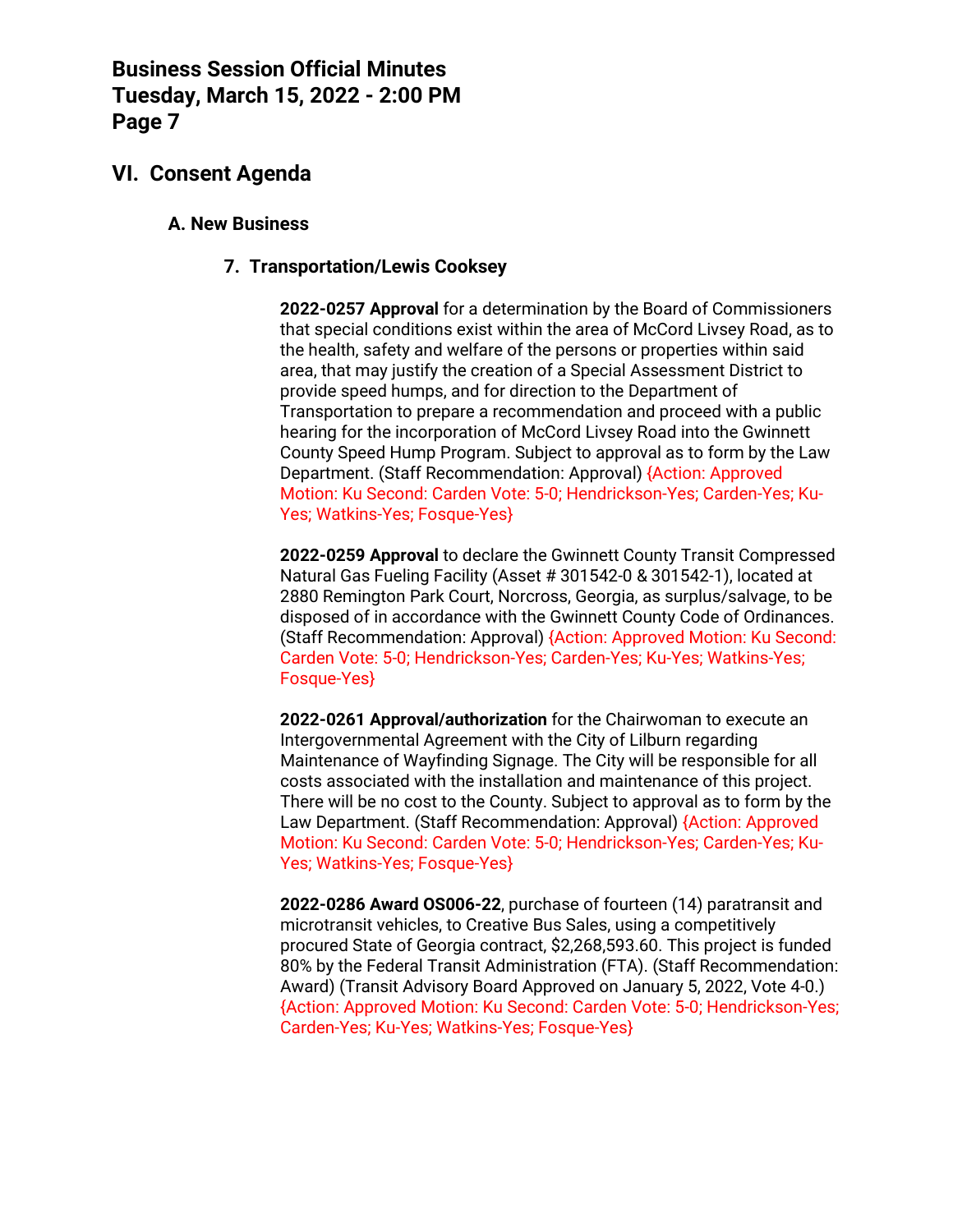# **VI. Consent Agenda**

### **A. New Business**

### **7. Transportation/Lewis Cooksey**

**2022-0318 Approval/authorization** for the Chairwoman to execute a Purchase and Sale Agreement with William E. Abrams IV, on the Sugarloaf Parkway Extension Phase II project, including authority to execute any and all related documents necessary to consummate the transaction. This agreement involves the purchase of 2.50 acres of fee simple right of way at a cost of \$1,500,000.00. Subject to approval as to form by the Law Department. This agreement is funded by the 2014 SPLOST Program. (Staff Recommendation: Approval) {Action: Approved Motion: Ku Second: Carden Vote: 5-0; Hendrickson-Yes; Carden-Yes; Ku-Yes; Watkins-Yes; Fosque-Yes}

### **8. Water Resources/Tyler Richards**

**2022-0263 Award BL133-21**, Upper North Zone pressure sustaining valve and vault project, to Anderson Grading and Pipeline, LLC, amount not to exceed \$158,196.00. Contract to follow award. Subject to approval as to form by the Law Department. (Staff Recommendation: Award) {Action: Approved Motion: Ku Second: Carden Vote: 5-0; Hendrickson-Yes; Carden-Yes; Ku-Yes; Watkins-Yes; Fosque-Yes}

**2022-0284 Award BL013-22**, construction of the F. Wayne Hill Water Resources Center and Water Innovation Center fire flow, to Universal Underground Utility Contractors, Inc., amount not to exceed \$716,754.00. Contract to follow award. Subject to approval as to form by the Law Department. (Staff Recommendation: Award) (Water and Sewerage Authority Approved on March 7, 2022, Vote 3-0.) {Action: Approved Motion: Ku Second: Carden Vote: 5-0; Hendrickson-Yes; Carden-Yes; Ku-Yes; Watkins-Yes; Fosque-Yes}

**2022-0307 Award OS005-22**, products and services for JDV equipment on an annual contract (March 15, 2022 through March 14, 2023), to Cornerstone H2O, LLC, base amount \$450,000.00. (Staff Recommendation: Award) {Action: Approved Motion: Ku Second: Carden Vote: 5-0; Hendrickson-Yes; Carden-Yes; Ku-Yes; Watkins-Yes; Fosque-Yes}

**2022-0310 Award BL007-22**, Rakestraw Street and Webb Drive water main replacement, to The Dickerson Group, Inc., amount not to exceed \$260,945.00. Contract to follow award. Subject to approval as to form by the Law Department. (Staff Recommendation: Award) {Action: Approved Motion: Ku Second: Carden Vote: 5-0; Hendrickson-Yes; Carden-Yes; Ku-Yes; Watkins-Yes; Fosque-Yes}